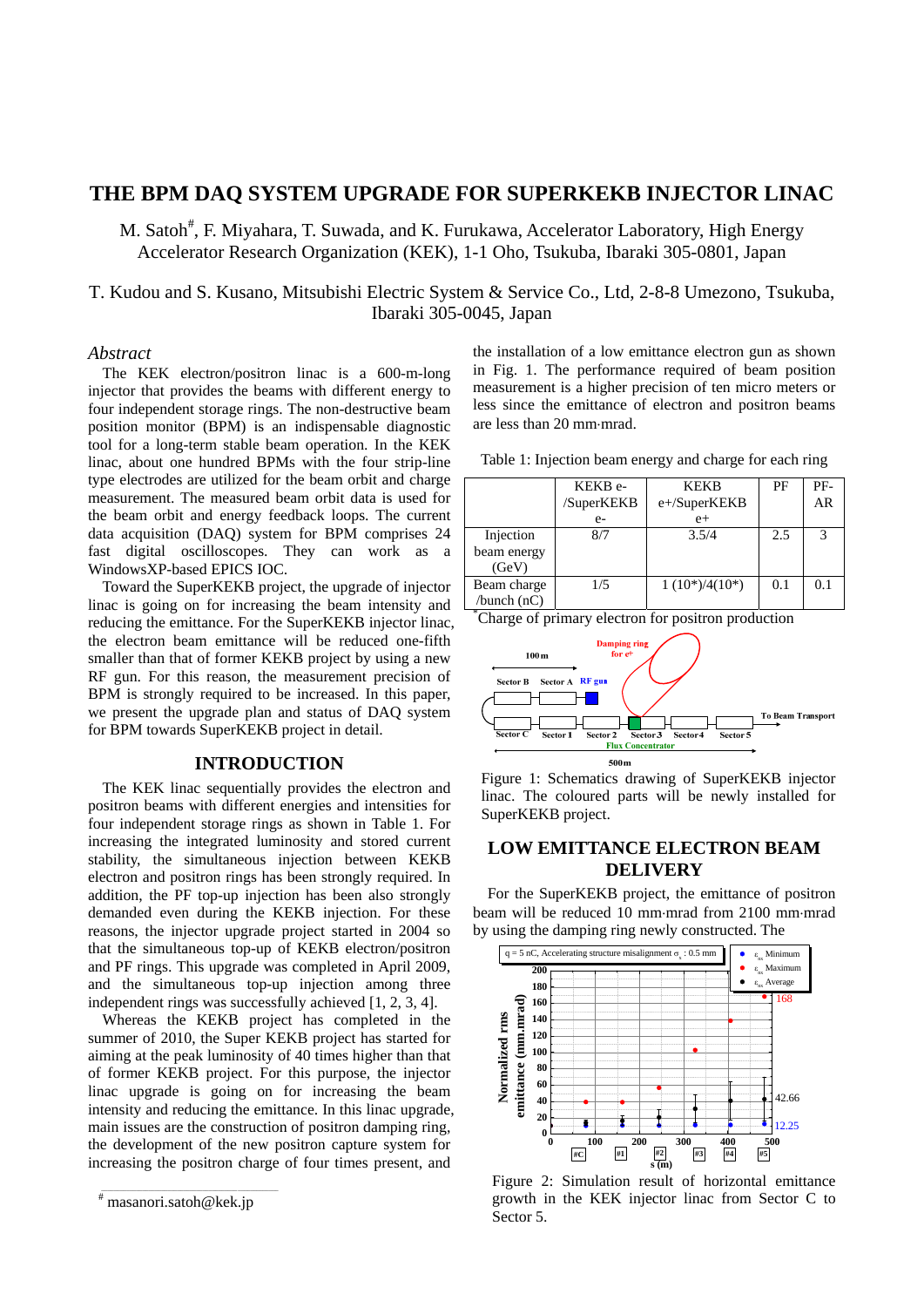emittance of electron beam will be reduced 20 mm·mrad from 100 by a low emittance rf gun. The low emittance electron beam should be delivered to the ring without damping ring due to cost reduction. In the high intensity electron linacs, emittance growth can be caused by the misalignment of accelerating structures and magnets.

 Figure 2 shows the simulation result of horizontal emittance growth in the KEK linac. Here, it is assumed that the KEK injector linac configuration from Sector C to Sector 5, bunch charge of 5 nC and initial normalized rms emittance of  $10 \text{ mm}$  mad, and the accelerating structure misalignment of 0.5 mm with standard deviation. In this simulation, the emittance calculations were carried out by using simulation code elegant and 100 different error seeds. The simulation result shows that the average and maximum emittances at the end of Sector 5 are 42.66 mm-mrad and 168 mm-mrad, respectively. The final emittance strongly depends on the seeds of error.

On the other hand, the fine control of beam orbit can cure the emittance deterioration. Figure 3 shows the simulation result of emittance growth compensation by using the fine control of initial beam offset and angle. In this simulation, we used the seed of alignment error corresponding to the maximum emittance growth of 168 mm-mrad. The simulation result shows that the final emittance can be reduced  $11.5$  mm·mrad from  $168$ mm·mrad by adjusting of initial beam angle and offset. The control values of initial beam angle and offset are 100  $\mu$  and 10  $\mu$ m, respectively. From these simulation results, the high precision beam position measurement is strongly required for the fine beam orbit control of SuperKEKB injector linac.



Figure 3: Simulation result of emittance growth compensation by using beam orbit control.

# **BPM DAQ SYSTEM,**

# *Present System*

In the KEK linac, many kinds of feedback loops have been developed and utilized to stabilize the beam orbit, energy, and energy spread [5, 6, 7]. These feedback loops make use of the beam position information acquired by the non-destructive BPMs [8]. About one hundred stripline-type BPMs have been installed in the KEK linac.

The twenty four front-end systems have been installed in the linac klystron gallery at a nearly equal interval along the beam line. The each DAQ system deals with the analogue signals of 3 to 6 BPMs. A schematic drawing the present DAQ system is shown in Fig. 4. It comprises a fast digital oscilloscope (Tektronix DPO7104; 10 GSa/s, 4 channels, 8 bits, CPU P4/3.4 GHz, Gigabit-Ethernet) and a cable combiner box.



Figure 4: Schematic drawing of the present BPM DAQ system.

The four signals coming from one BPM are fed to two signal combiners (vertical and horizontal) together with the signals from other BPMs. The delay cables corresponding to a 7 ns time delay are used to avoid waveform overlaps at the signal combiners. The each output of combiner box is divided again into two signals. Since it is impossible to change the vertical scale of oscilloscope in every 50 Hz, CH1/CH2 and CH3/CH4 are used for the low charge and the high charge modes, respectively. The waveforms digitized at a sampling rate of 10 GSa/s are analyzed and converted into the beam parameters (beam charge, horizontal position, vertical position), taking into account the calibration coefficients. The DAQ software has been developed by using Microsoft Visual Studio 2005 C++, TekVisa, and EPICS R3.14.8.2 libraries. The DAQ software is running on the fast oscilloscope, and each DAQ can work as an EPICS IOC [9]. The similar DAQ system is also utilized for the KEKB and PF-AR beam transport lines [10].

The beam position measurement precision of the present system is listed in Table 2. These figures show the experimental results measured by three BPMs method [5]. The result of 1 nC shows worse precision than that of 0.1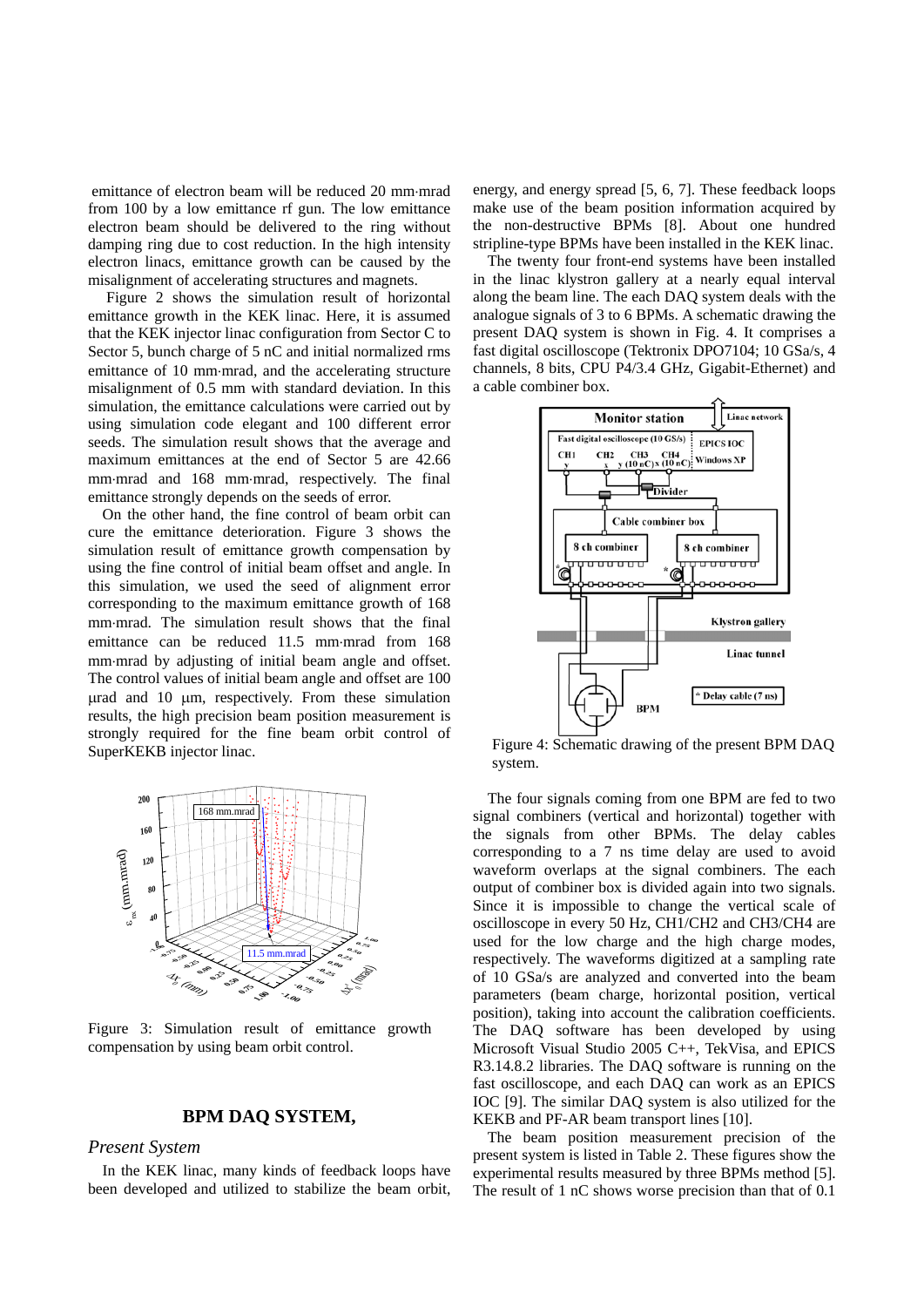nC since the same vertical scale settings are used for the measurements of 1 nC and 7 nC. There, the maximum ADC counts of 1 nC are smaller than the case of test with 0.1 nC electron. From these experimental results, it is difficult for the present DAQ system to achieve the beam position measurement precision of  $10 \mu m$  or better. Toward Super KEKB linac, a new BPM DAQ system should be implemented since the ADC resolution of 8 bits limits the position measurement precision in the present system.

Table 2: BPM precision of the present DAQ system

| Beam charge (nC) | Measurement precision (mm) |  |  |
|------------------|----------------------------|--|--|
|                  | 0.06626                    |  |  |
|                  | 0.10645                    |  |  |
|                  | 0.05052                    |  |  |

## *New System*

For the new DAQ system, the measurement precision of about  $10 \mu m$  or better is one of key requirement. In addition, all beam position should be measured in every 20 ms interval. The SuperKEKB injector linac should perform the simultaneous injection to four independent rings since the beam lifetime of SuperKEKB is much shorter than that of KEKB rings. In the current design, it is estimated to be around 10 minutes. Figure 5 shows the beam operation scheme of SuperKEKB injector linac. The electron/positron beams with different energies and amounts of charges are delivered in every 20 ms. For this reason, the fast and precise attenuation control is also key requirement for the new system.





Figure 5: Schematics drawing of SuperKEKB injector linac beam operation. The beams with four different energies and amounts of charges should be managed.



Figure 6: Raw waveform data measured by LIBERA Brilliance Single Pass unit.

candidate of the new system [11]. It is a commercial product of Instrumentation Technologies. It is a module dedicated for BPM DAQ and widely used at many recent accelerator facilities. Libera Brilliance Single Pass unit comprises four 16-bits ADCs of 125 MHz sampling frequency, two pass band saw filters in each analogue channel, a single-board computer (SBC), a fieldprogrammable gate array (FPGA), and so on. It has also the variable attenuator with maximum attenuation of 31 dB. The attenuation level can be adjusted in 1 dB step.

The typical analogue signal shape from BPM electrode is a bipolar of 3 ns in width. Applying double saw filters, the signal is stretched to around 100 ns as shown in Fig. 6. After about 10 data points are sampled, the sum of squares of them is used as signal amplitude from each electrode. The data processing of digitized waveform is carried out on the FPGA side. The calculated beam position and other data are transferred to SBC side which is the embedded Linux operation system with fast Gigabit Ethernet. A client software like beam orbit display can retrieve the information of beam position and amount of charge via EPICS CA protocol.

#### **EVALUATION OF DAQ PERFORMANCE**

We evaluate the basic performance of Libera Brilliance Single Pass unit. Figure 7 shows the result of data acquisition defect by using test pulse of 50 Hz while four hours of continuous measurement. In this graph, the timestamp intervals between previous and current acquisitions are plotted as a function of test pulse number. From this result, all beam pulse can be measured up to 50 Hz since all timestamp differences are less than 40 ms. The more long-term experiment will be also carried out soon.

Figure 8 shows the precision of beam position measurement by using 1000 successive pulses of 0.1 nC electron beam. In this experiment, we used the eleven different steering settings and three LIBERAs connected to different BPMs. These results include the beam position fluctuation. The result of vertical direction at steering setting #5 of BPM#1 shows the standard deviation of 15 mm. The measurement precision of



Figure 7: Result of data acquisition defect by using test pulse of 50 Hz while four hours of continuous test.